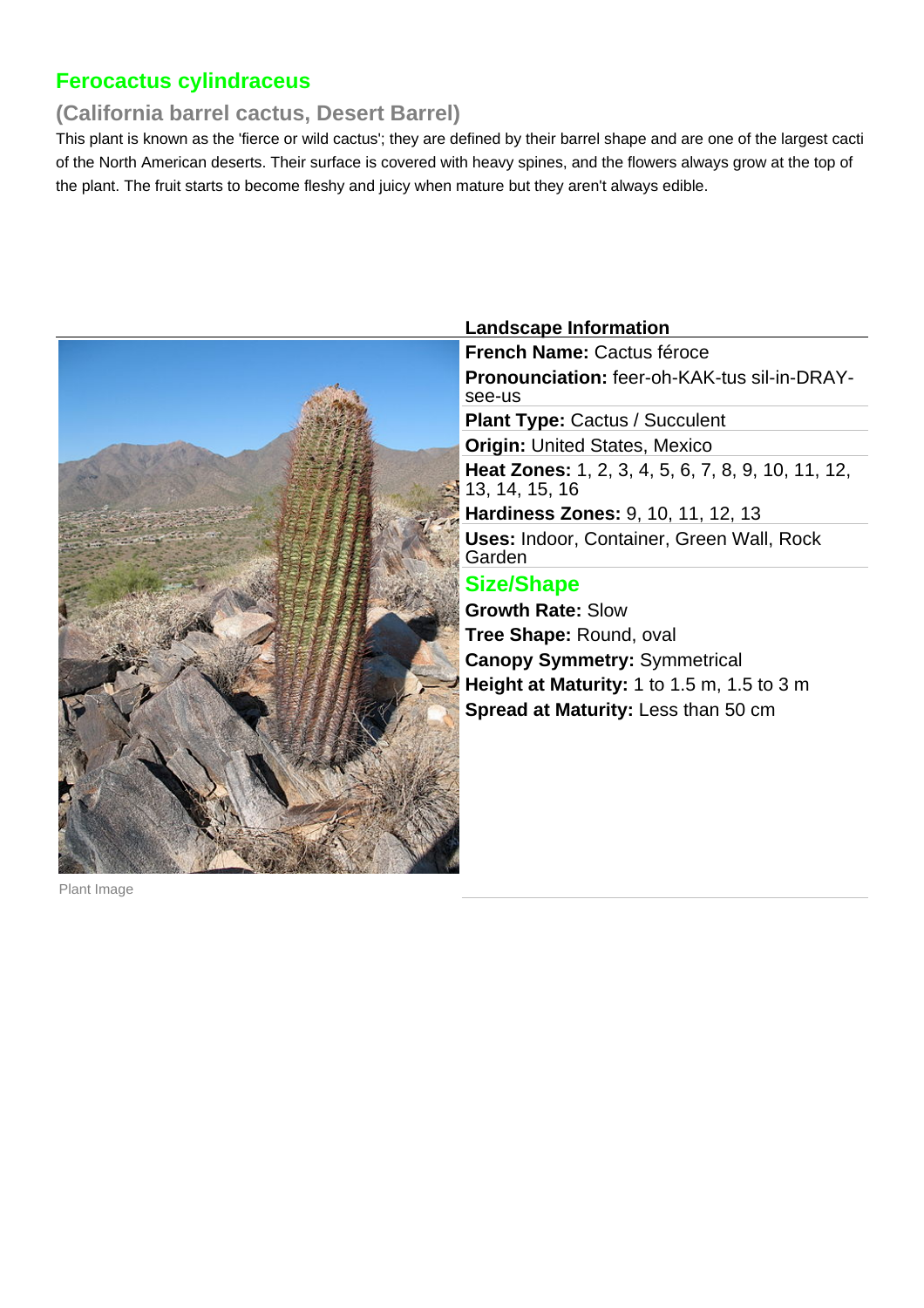# **Ferocactus cylindraceus**

**(California barrel cactus, Desert Barrel)**



Flower Image

#### **Botanical Description**

#### **Foliage**

**Leaf Venation:** Nearly Invisible **Leaf Persistance:** Evergreen **Leaf Shape:** Needle **Leaf Scent:** No Fragance **Color(growing season):** Green **Color(changing season):** Green

#### **Flower**

**Flower Showiness:** True **Flower Size Range:** 3 - 7 **Flower Scent:** No Fragance **Flower Color:** Yellow, Orange, Red **Seasons:** Spring, Summer, Fall

## **Fruit**

**Fruit Showiness:** True **Fruit Size Range:** 1.5 - 3, 3 - 7 **Fruit Colors:** Yellow, Red **Seasons:** Spring, Summer, Fall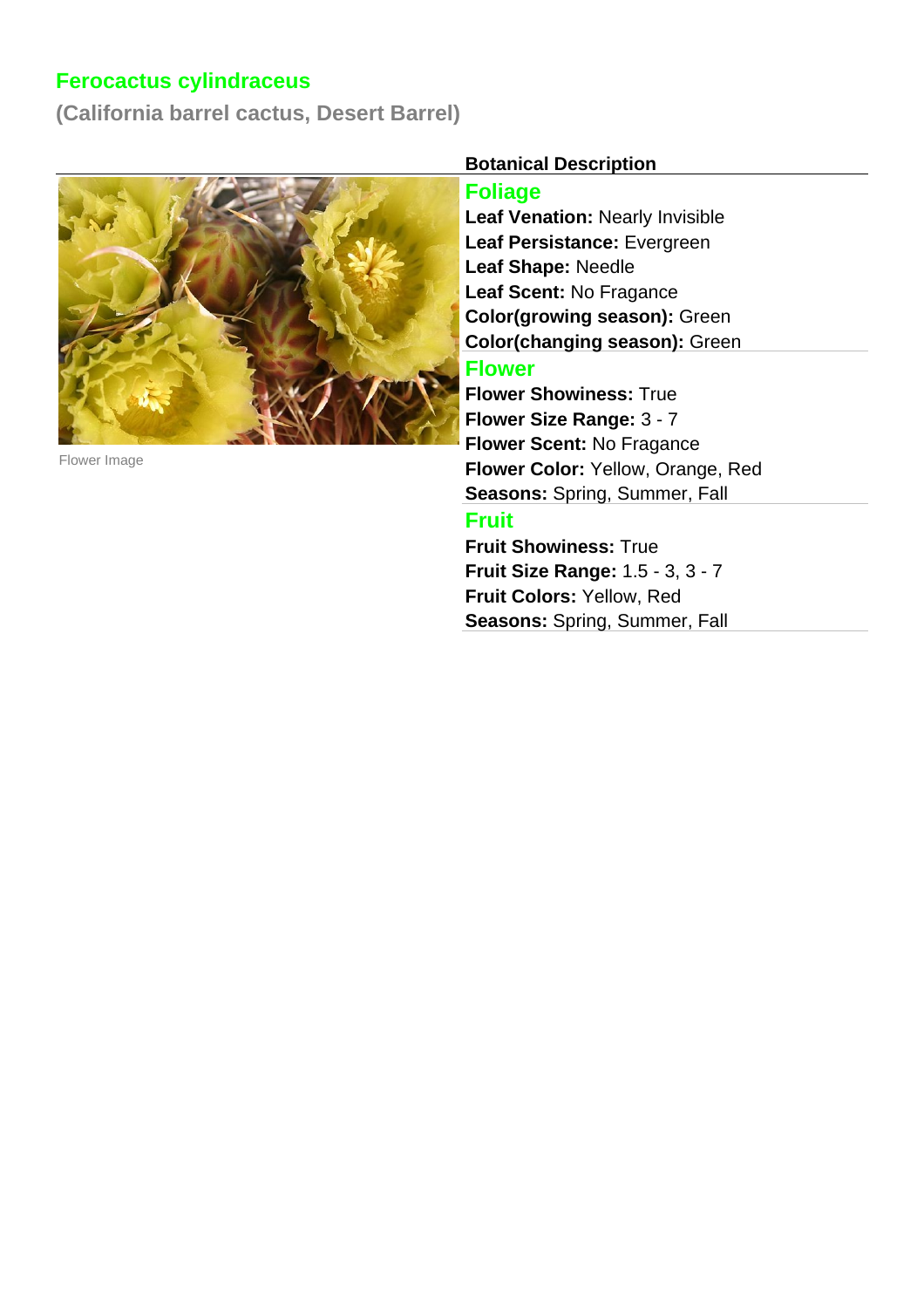# **Ferocactus cylindraceus**

**(California barrel cactus, Desert Barrel)**



**Horticulture Management**

**Tolerance Heat Tolerant:** Yes **Drought Tolerant:** Yes

#### **Requirements**

**Soil Requirements:** Loam, Sand **Soil Ph Requirements:** Acidic, Neutral, Alkaline **Water Requirements:** Low **Light Requirements:** Full, Part

### **Management**

**Edible Parts:** Fruit **Plant Propagations:** Seed

Leaf Image